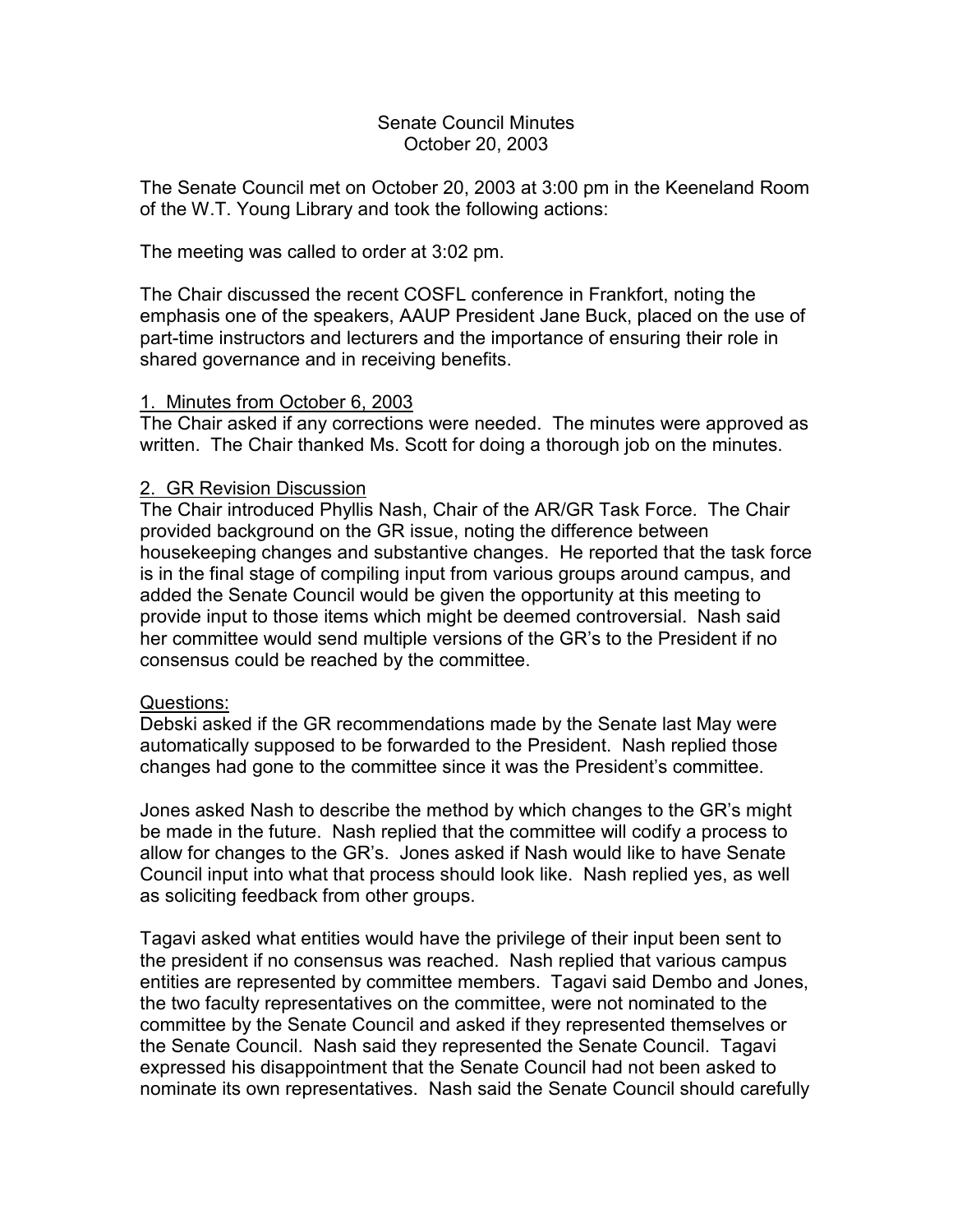monitor what comes out of the committee, what gets forwarded to the Board by the President, and then act accordingly if they are not satisfied with the decision.

Bailey asked when the GR's might be on the Board's agenda. Nash replied that the amount of controversy generated might delay the committee's work, but she hoped they would be on the agenda for the December meeting. Nash suggested watching the Board's agenda and the agenda of the Board's Academic Affairs Committee. Kennedy reminded the Senate Council members he sits on the committee and will make sure that the Senate Council is notified appropriately.

Tagavi asked if the GR's would come back to the Senate before being sent to the President. Nash said they would not, since the Senate already provided input and has reviewed the proposed changes, adding that Jones or Dembo were welcome to bring any changes or concerns back to the Senate Council. Tagavi asked if the rationale for the substantive changes could be included in writing when the changes are submitted to the Board for review and approval. Nash said rationale would be included for at least the substantive changes.

Edgerton asked which AR's have to be approved by the Board and which are approved by the President. Nash replied the AR's requiring Board approval already indicate that. Nash noted the AR review process would not begin until the GR revision process is completed.

### Discussion:

Jones called attention to section I-2.A, section pertaining to Shared Governance. Jones said Watt and a group of Deans want to delete the sentence pertaining to "the faculty bodies that make educational policy, and the administrative officers that make management policy". Nash noted a proposed substitution from Scott Smith, Dean of the College of Agriculture, but added that a substitution had not been received.

Bailey expressed his desire to have some sort of definition of shared governance included in that paragraph. The Chair noted the importance of not having the lines blurred between what is management and what is educational policy. Bailey said if shared governance was defined elsewhere then the sentence could be removed here, but if not then it should remain.

Kaalund suggested adding "students" to the last line of the paragraph. The Chair suggested adding students to the first line as well. Nash noted the omission of staff from the statement. Jones said the staff does not make policy.

Tagavi said including a definition of shared governance was essential. Jones asked for assistance in forming a definition. Cibull said dropping the sentence in question would remove the definition. Debski thought the statement should remain, noting its clarity and continuity with precedent. Bailey said the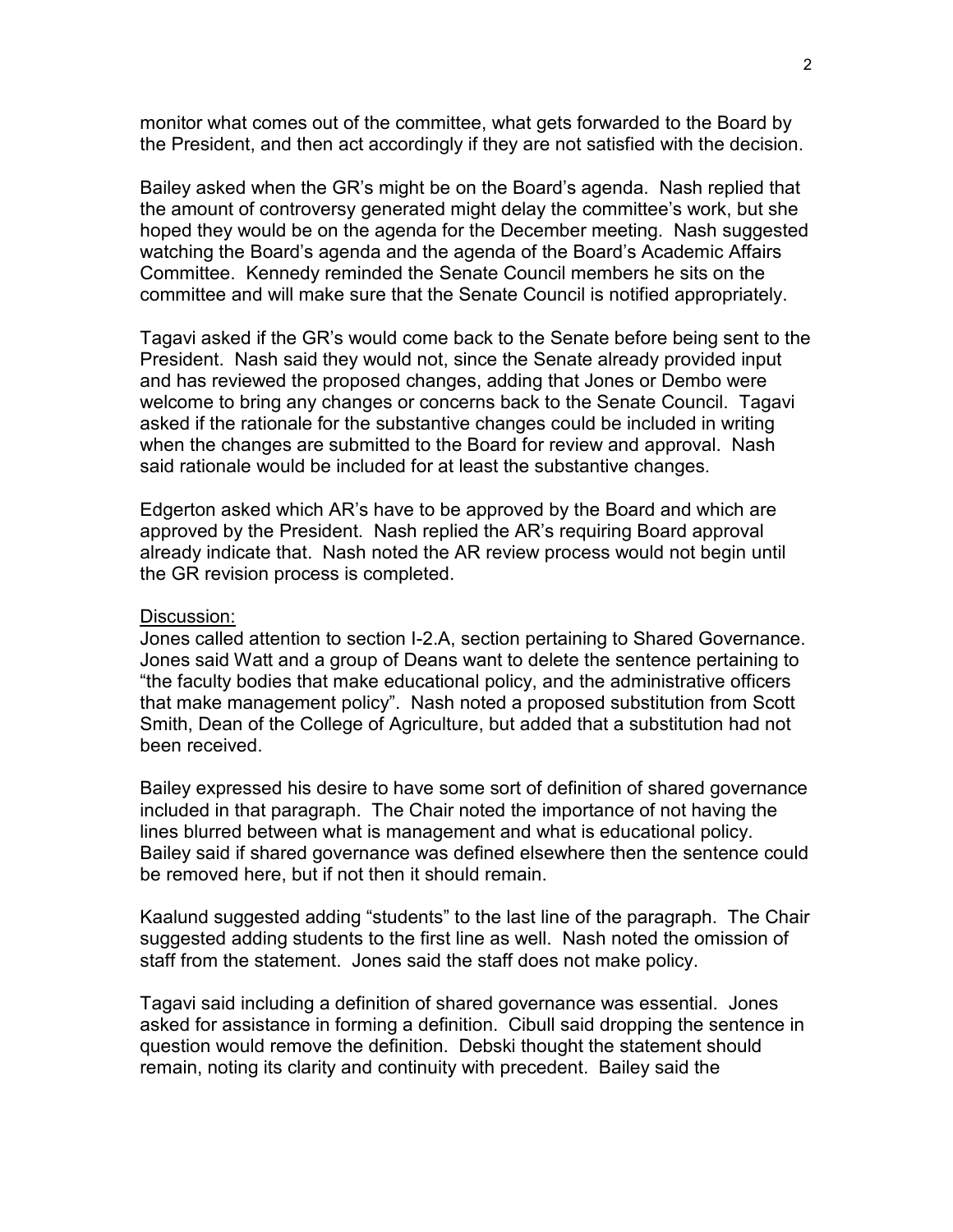statement's presence was contingent on whether or not a definition could be found elsewhere in the document.

Next discussed were sections VII-4-4.C, College Faculty Functions, section VII-5- 5.C, School Faculty Functions, and section VII-7-4-6.C, Department Faculty Functions. Jones said the Senate had recommended including the enumeration of faculty responsibilities under sections pertaining to colleges and schools, not just sections regarding department faculty. Jones reported the deans had discussed removing these enumerations from all three sections, but once they realized it would involve removing wording already present, the suggestion was modified to just remove the additional, proposed wording from the sections pertaining to colleges and schools

Tagavi said he had already provided his suggestions via e-mail, but had an additional suggestion that "class schedule" should be changed to "course offering/schedule" to help provide distinction between the department and/or college decision to offer a course and the Registrar's responsibility in assigning classroom space and printing the "Schedule of Classes". Nash agreed.

Cibull asked who would take priority if a school, department and college all wanted something different. Bailey observed that the hierarchical structure was noted under each section. Discussion ensued regarding the differences between colleges with and without departments related to how decisions are made. Saunier said that additional language was not needed, because if a college doesn't have any departments then the college would naturally take on departmental functions.

In each of the three sections mentioned above, Jones reported the Provost would like to see the sentence beginning "After approval of these rules by the Provost for consistency with University regulations…" removed. According to Jones, the Provost had expressed concern over the wording because college rules might involve management issues unrelated to departmental procedures.

Kaalund suggested including a supremacy section that clearly outlines and describes in one location the hierarchical structures. Jones replied that the main concern of the Provost was ensuring his autonomy concerning management issues when they also contain educational policy issues. Cibull noted the current wording already gives the Provost the right to separate the two from each other.

Tagavi suggested a compromise by striking out the sentence in question, but including parenthetically "except for educational policies, which could be overruled by the Provost for consistency only", which would allow the Provost to maintain veto power on matters that were strictly management issues. Saunier felt that the current wording gives the Provost this power. Cibull agreed.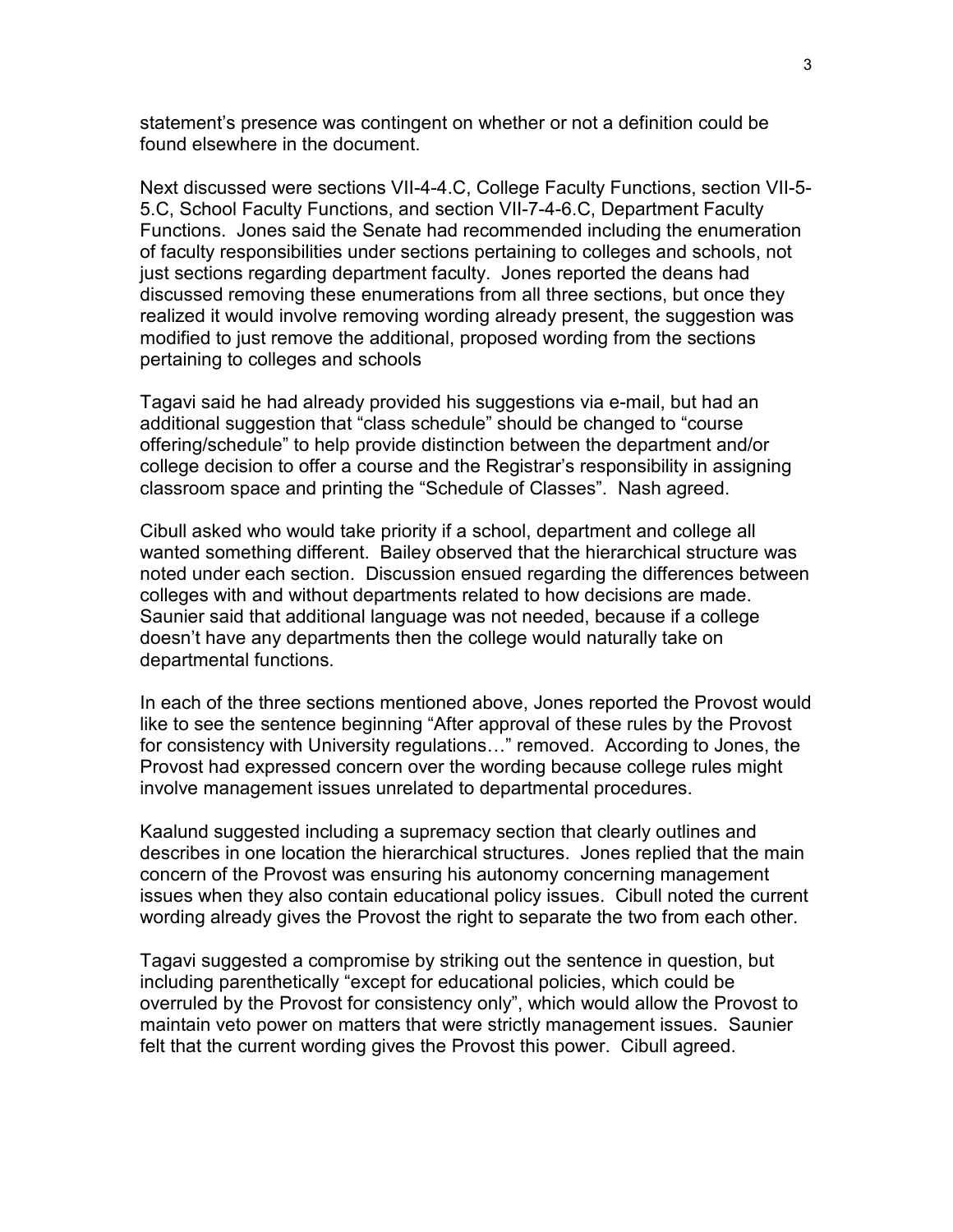Kaalund asked who decides what is consistent and inconsistent and if an appeal process existed. Jones replied that short of an appeal the Provost was the final authority. After further discussion the consensus was for leaving the sentence in within the various sections nothing that the Provost already has the pwower to not approve the part of departmental rules that encroach on managerial issues.

Jones turned to section VIII-1.A.1, paragraph three. The sentence "In cases of disapproval of a search committee's recommendation on the appointment of a Provost or of a chief administrative officer of an educational unit, the appointing officer shall obtain a new recommendation from either the same or a new search committee" was, according to Jones, added by the Senate in May and now the deans want that sentence removed.

After brief discussion, the Senate Council members recommended leaving the sentence in because it did not hamper the appointing official's authority to select an acceptable candidate, and new committee could be convened if necessary.

#### Further discussion:

The Chair pointed out that the Staff Senate may be included in the GR's where previously they had not been, and that new language had been added to include SGA as well. Nash provided a few specific examples, especially as the proposed changes would pertain to the new composition of Presidential search committees. Jones noted the new numbers would be more even in terms of the ratio of faculty to staff.

Cibull asked what the function of the staff was in addressing the mission of the University. He added that if the staff address the mission to the same extent as the faculty and the students, then they should be given the same representation. If not, he continued, then the representation should be reflective. Cibull concluded by saying he did not know the answer to that question.

Jones pointed out that an increase in the staff representation on the search committee would make the Board's representation a minority. Tagavi said that staff are not involved in policy making to the same extent as faculty. Jones noted that the Chair of the Staff Senate, Sheila Brothers, was adamant about ensuring equal representation on presidential search committees. The Chair noted this (i.e. advocacy for her constituents) was, in fact, Brothers' responsibility now that a Staff Senate exists.

Yanarella asked if the Senate Council members could resume the discussion on the sentence defining shared governance, adding that reciprocal responsibility is an essential issue. He noted that it was important to not be overly categorical when discussion educational and managerial policy, and also important to push past whatever paranoia may exist on either side to fully examine the issue.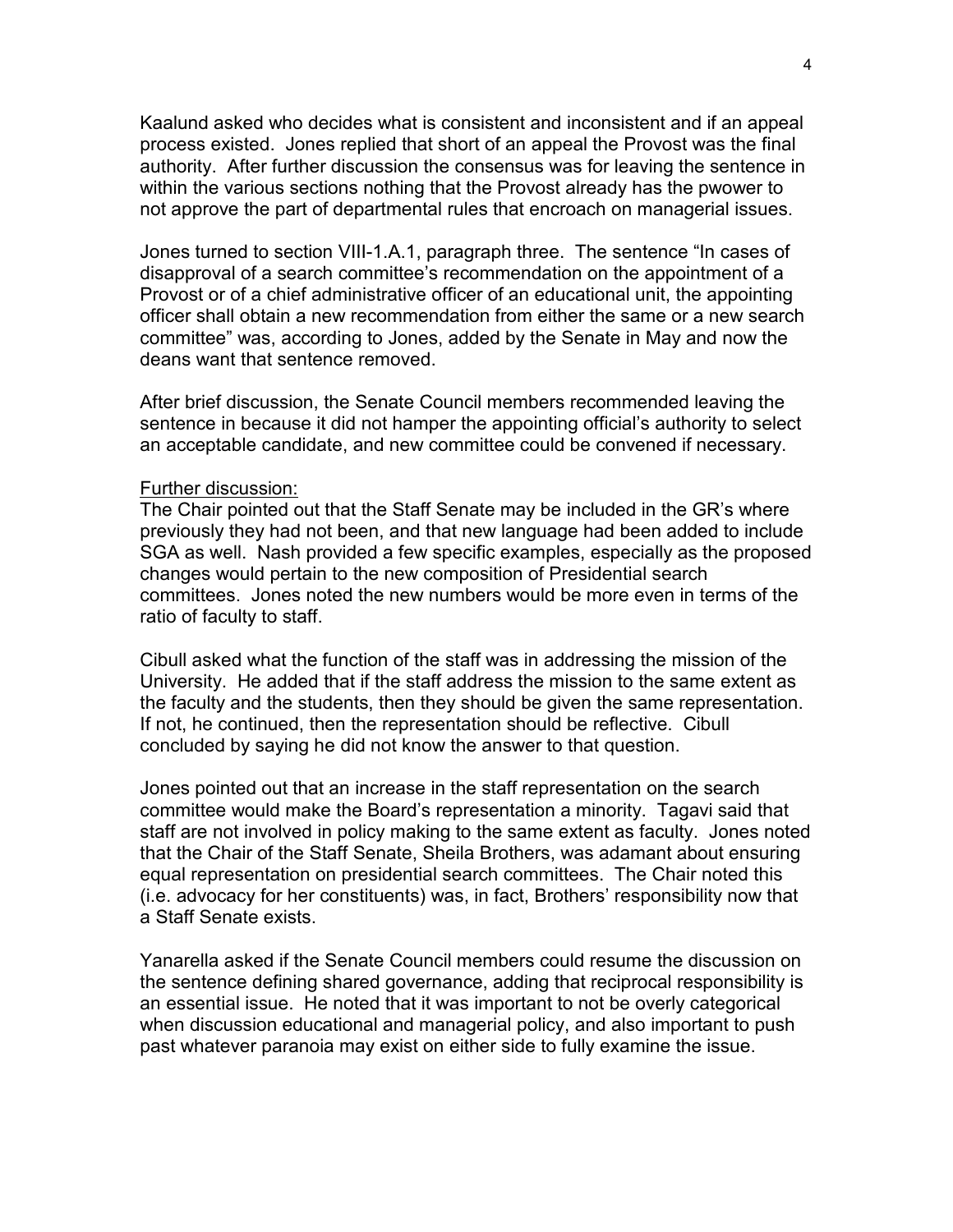Nash recommending changing the sentence to "To achieve this objective in an environment of shared governance, the faculty and administrative officers will reciprocally solicit and utilize the expertise of the other as each makes decisions in their respective areas of policy-making authority".

Both Jones and Yanarella said they found that wording acceptable. Edgerton agreed, noting how the new wording brought to mind an image of reciprocity. Debski suggested changing "Through these empowering processes of shared governance" to "Through these empowering processes of shared decision making". Bailey supported Debski's suggestion. Nash agreed to incorporate both suggestions, as well as the suggestions for additional wording offered earlier by Kaalund and Dembo.

## 3. Changes to BHS in CLS

The Chair thanked Jean Brickell for her patience. Brickell offered brief background on the item and solicited questions. Cibull asked for further explanation of the increase in prerequisites. Brickell replied that the proposed degree required fewer electives and more prerequisites, and this shift represented the basic change in philosophy of the program. Edgerton asked for clarification regarding the number of credit hours required for degree. Brickell replied there will be one curriculum, but students with significant clinical experience may have some requirements waived.

The proposal passed without dissent and will be posted to the Senate web site for the usual ten-day circular.

#### Other Business

The Chair asked Watts for an update on SGA activity. Watts said they will meet with Richard Greissman about the Graduation Contract. Watts gave Kaalund credit for writing new Sunshine Laws for the SGA constitution and noted the recent creation of a code of ethics for SGA members. The Chair thanked Watts and reminded the Senate Council members that Greissman will attend next week's meeting.

Debski asked if it would be possible to reinstate the breakfast meetings with the Provost. Edgerton, Bailey, and Kennedy all exhibited interest. The Chair will contact the Provost to determine his availability.

Jones asked if at some point the Senate Council could determine who will "vet" the various AR's that relate to academe. The Chair suggested the Academic Planning and Priorities Committee determine which Senate Committees address the various AR's in question. Tagavi suggested the various Senate Committees be assigned the various AR's and then present their suggestions to the Senate Council.

The meeting adjourned at 4:45.